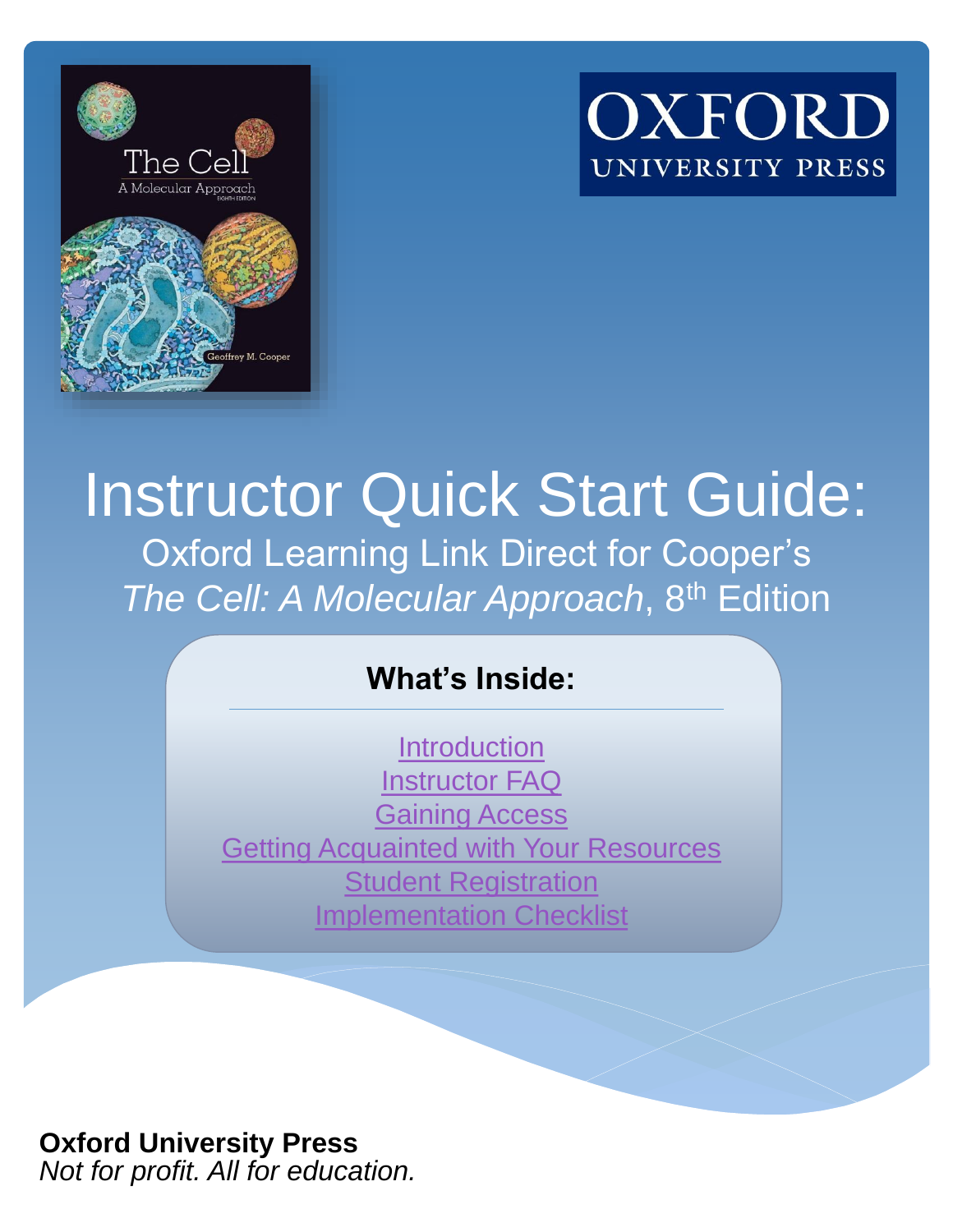### Introduction

<span id="page-1-0"></span>**Welcome to the digital resources for** *The Cell: A Molecular Approach***, 8 th Edition!** To help you get off to a smooth start this term, this Instructor Quick Start Guide will cover essential information about using and accessing Oxford's digital resources within your school's LMS via Oxford Learning Link Direct.

### **Who We Are**

At **Oxford University Press, content comes first.** We create high-quality, engaging, and affordable digital material in a variety of formats and deliver it to you in the way that best suits the needs of you, your students, and your institution.

### **What We Offer**

All new print and digital copies of *The Cell* come with an access code that allows students to unlock a full suite of engaging and effective digital learning tools. These tools can be made **available within your institution's own LMS** via a one-time course integration involving Oxford Learning Link Direct, also known as an interoperable course cartridge.

With Learning Link Direct, there is no need for you and your students to learn a separate publisher-provided courseware platform in order to access quality digital learning tools within your LMS. Instructors and LMS administrators simply download and install Learning Link Direct and, with the turn of a digital key, incorporate engaging content from Oxford University Press directly into your LMS for assigning and grading.

At this time, we currently offer Learning Link Direct for **Blackboard, Canvas, D2L/BrightSpace, and Moodle**.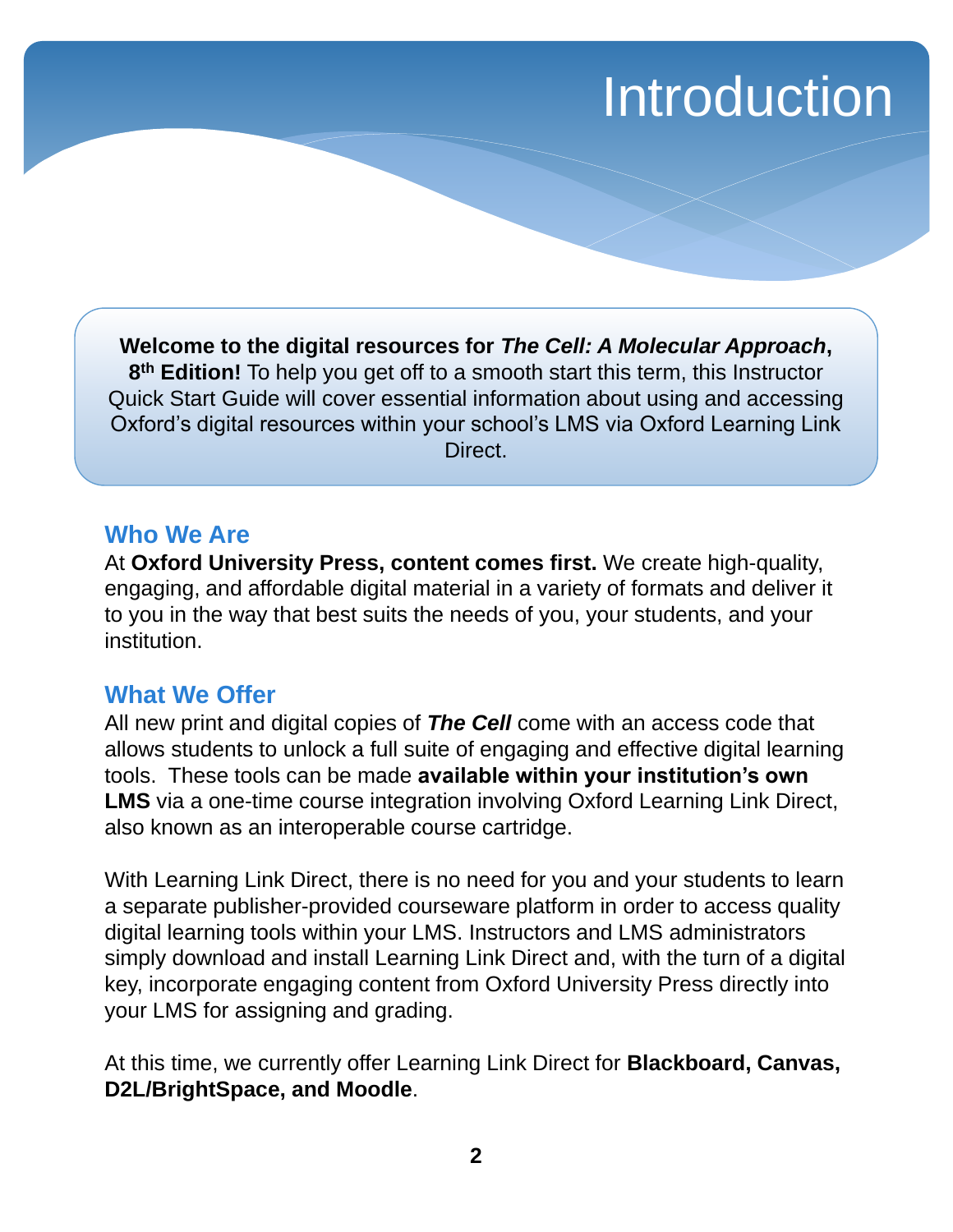### Introduction

Additionally, please note that **this guide is meant for instructors who would like to have their students access the digital resources for** *The*  **Cell within their school's LMS.** If you do not wish to integrate these resources into your LMS this term, you can also choose to have your [students access them via Oxford's cloud-based learning platform, Oxford](http://dashboard.oup.com/) Learning Cloud (formerly known as Dashboard), or for self-study through [Oxford Learning Link.](https://oup-arc.com/) If<https://oup-arc.com/access/cooper8e> for information on these options.

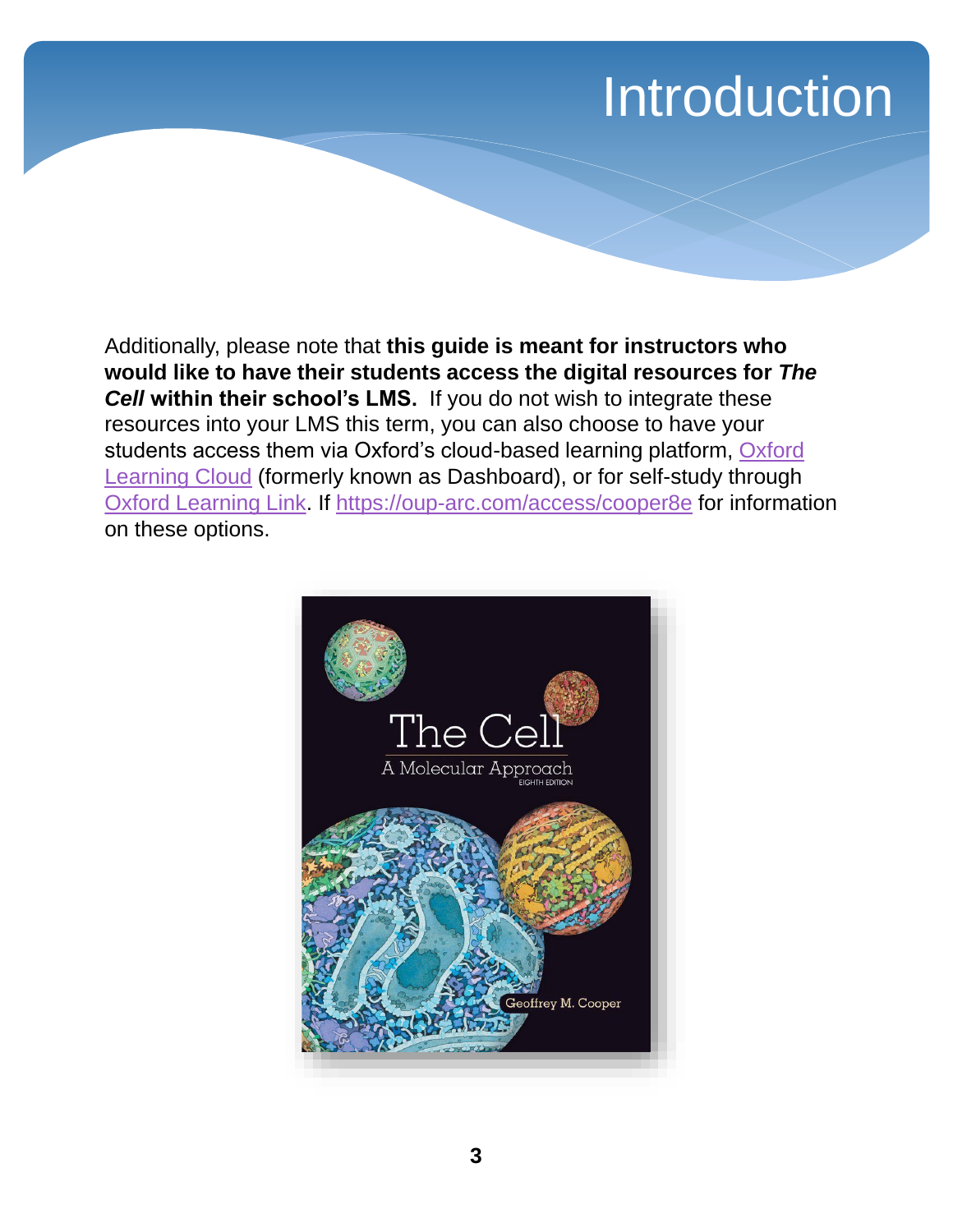### Instructor FAQ

### <span id="page-3-0"></span>**Instructor FAQ**

**Q: How do I integrate OUP digital content into my course via Learning Link Direct?**

**A:** Follow the simple steps outlined in the [Gaining Access](#page-6-0) section of this guide.

#### **Q: How do my students access OUP digital content in my course?**

**A:** [Have your students follow the three simple steps outlined in the Student](#page-11-0) Registration section of this guide.

**\*TIP:** Make sure to tell your students to register for OUP resources using **the same email address** that they use to access their LMS.

#### **Q: Is access to the digital learning resources for this title included in new copies of** *The Cell***?**

**A:** Yes! **All new print and digital copies of the text automatically include a one-time-use access code that allows students to unlock our premium digital content** for no additional cost.

#### **Q: What if my students purchased a used or old edition of the book?**

**A:** If students decide to purchase a used book, OUP provides students with the option to purchase **stand-alone access** to our digital content. Our standalone pricing is **considerably more affordable** than our competitors standalone access and includes access to the eBook.

#### **Q: What if my students are not prepared to purchase their text or standalone access at the start of the term?**

**A:** Students who are not prepared to redeem their access code or purchase access at the start of the term will have the option to activate a 14-day free trial. Additional details can be found in the Student Registration section of this guide. This free trial option ensures that all students have access to an eBook and all of the material that they'll need for your class on day one.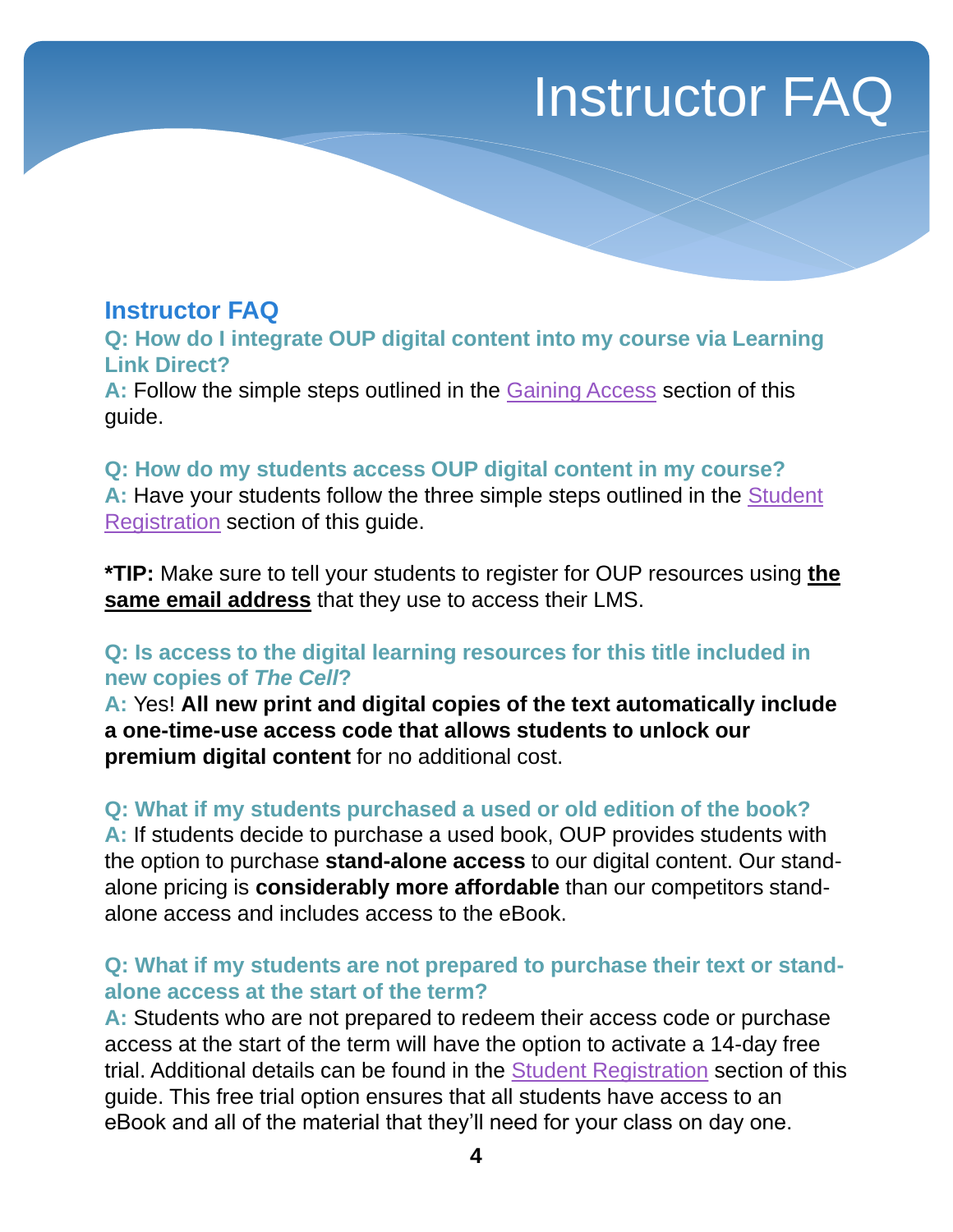### Instructor FAQ

#### **Q: How long will my students have access to my Learning Link Direct course?**

**A:** All students have access to OUP's digital content for **the duration of your course**.

### **Q: My school participates in an inclusive access program. Can I make these materials available as inclusive access?**

**A:** Yes, OUP material can be made available for inclusive access programs thanks to our partnerships with major higher education bookstore retailers and e-learning delivery leaders. Contact your Oxford [Sales Representative](https://global.oup.com/ushe/find-your-rep/), speak with a Representative from your institution's bookstore, or visit our [Inclusive Access info page](https://pages.oup.com/he/us/OUP-InclusiveAccess) to find out more.

#### **Q: Are there instructor materials beyond what's available in the interoperable course cartridge?**

**A:** For your convenience, our interoperable cartridges include links to **instructor materials**. These materials can be viewed and often downloaded by you, the instructor. However, they cannot be accessed by students. If you wish to make an instructor resource visible to students, you should download the resource and then post it to a student module in your course.

#### **Q: Are there any other steps I need to cover to make sure I get my Oxford resources up and running before the beginning of the term?**

**A:** Make sure to check out the [Implementation Checklist](#page-18-0) section at the end of this guide to see a step-by-step listing of everything you need to get started with your course.

**\*NOTE:** The time-table for the Implementation Checklist is based on best practices. If you need to implement these sources in a narrower timeframe, our Digital Support Team is there to get you set up in no time at all!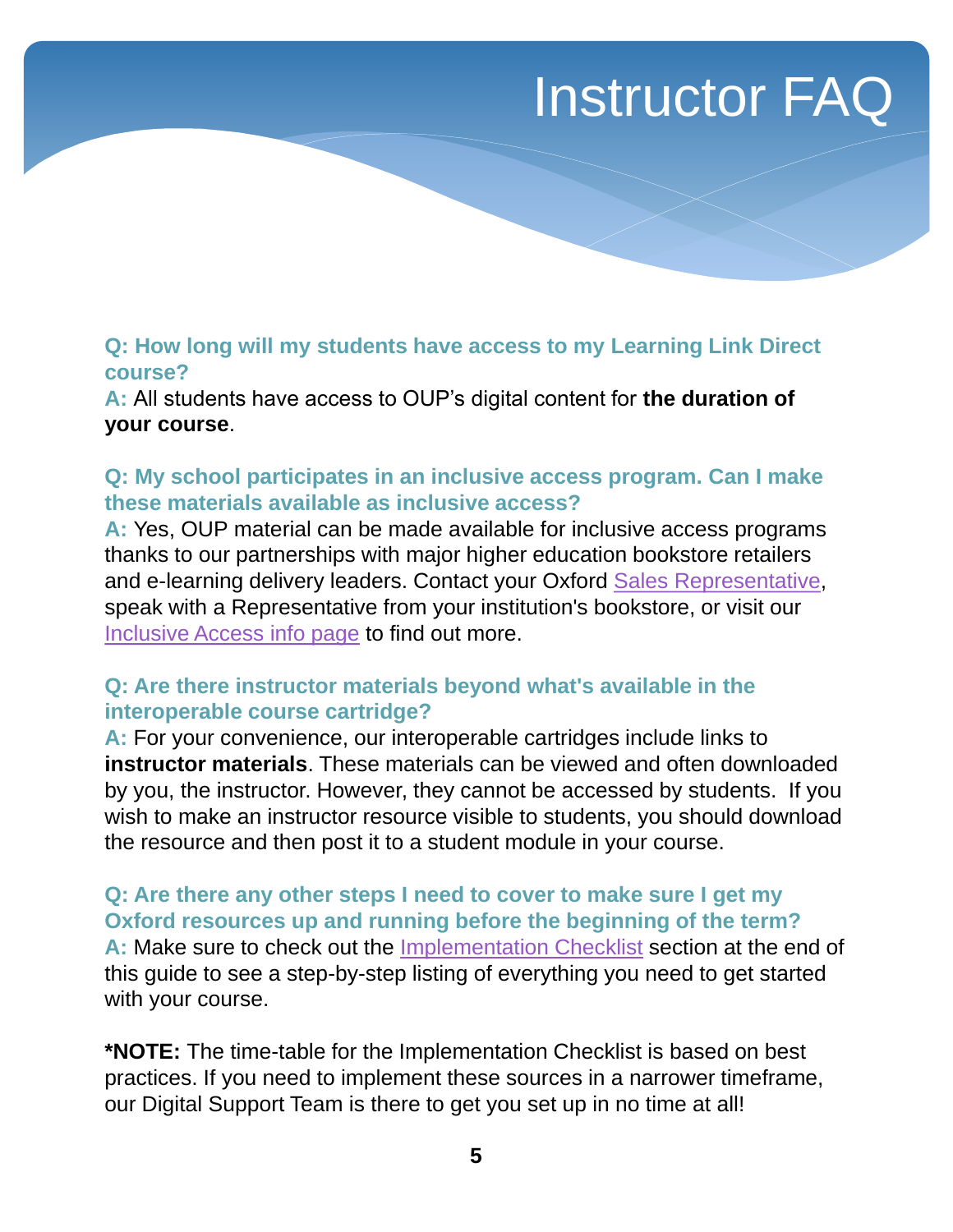### Instructor FAQ

### **Q: What do I do if I am having problems logging into my course?**

**A:** If you can't login to your LMS or your course in your LMS, contact your local **LMS administrator**. If you're having trouble accessing Oxford content within your LMS, contact the OUP Digital Support team referenced previously.

#### **Q: What technical support resources are available to my students?**

**A:** Our dedicated Digital Support team is available by phone and email to assist both instructors and students with technical questions. It is highly recommended that you **include the support team's contact information and website in your syllabus**, on your LMS homepage, and any start-ofterm communications that you send to your students so that your students know where to turn for help.

- For support regarding **OUP content or access to OUP content**, contact our Digital Support team at:
	- **Email:** [LearningLinkDirect.Support@oup.com](mailto:Dashboard.LearningLinkDirect.Support@oup.com)
	- **Phone:** 855-281-8749
	- **Website:** <https://oup.softwareassist.com/>
	- **Digital Support Hours:**
		- Monday–Friday: between 9:00am–11:00pm (EST)
		- Saturday: between 11:30am–8:00pm (EST)
		- Sunday: between 11:30am–11:00pm (EST)
- For questions related to **cartridge installation, non-OUP content, or adjusting your LMS settings around OUP's content**, contact your local LMS administrator.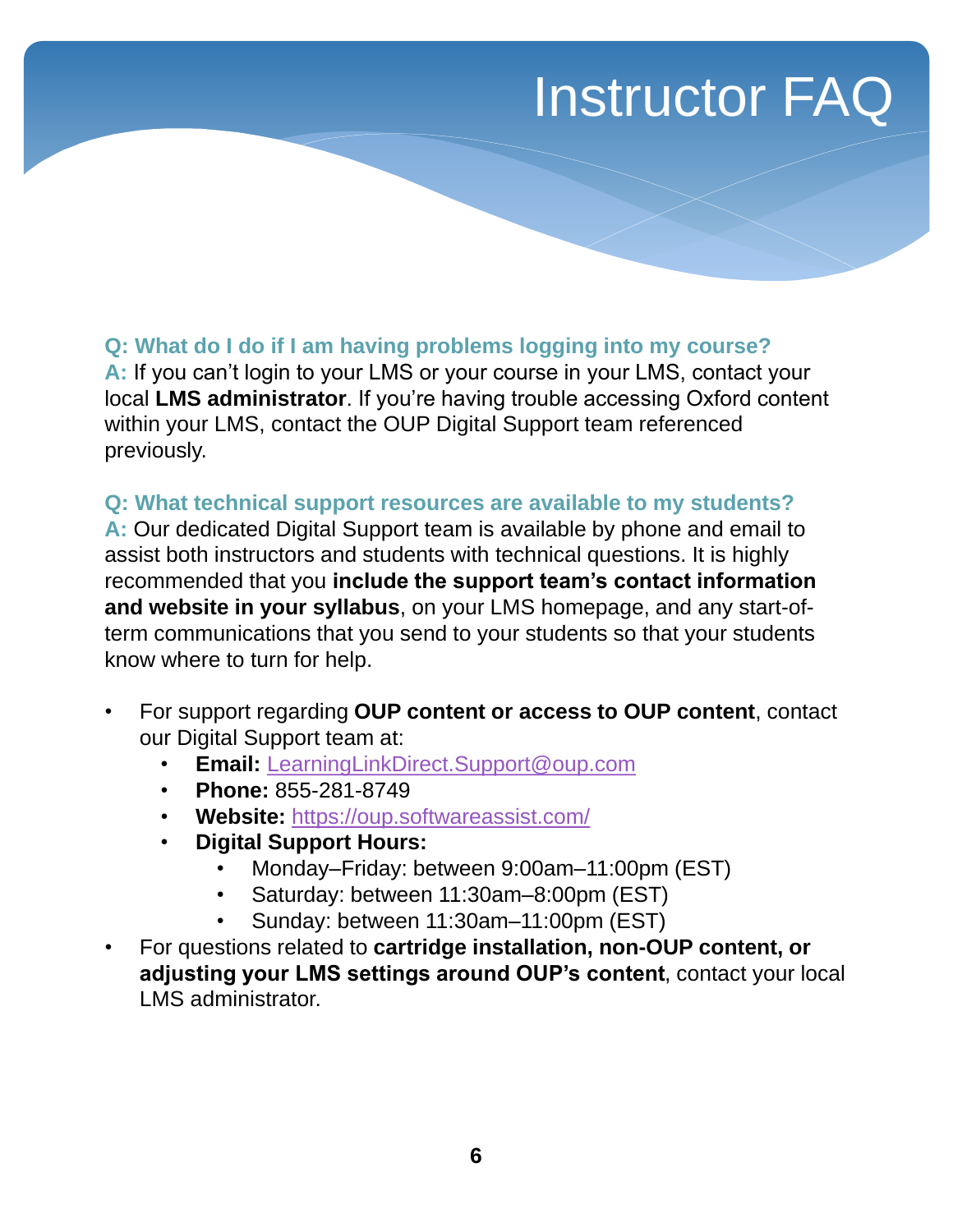### Gaining Access

### <span id="page-6-0"></span>**How to Gain Access to a New Course**

Gaining access to a new *The Cell* course for the first time? **Follow these few simple steps:**

1. The first step toward gaining access to Oxford University Press's digital learning resources in your LMS is to **download Learning Link Direct** for your course from [Oxford Learning Link](https://oup-arc.com/access/todd2e) at:

#### <https://oup-arc.com/access/cooper8e>

- **2. Log into Oxford Learning Link** for your title and access the instructor resources.
	- Note: If you don't have a Learning Link account, follow the prompts to create an account.
	- If you have any trouble accessing Learning Link, call **Learning Link support** line at (800) 445-9714.

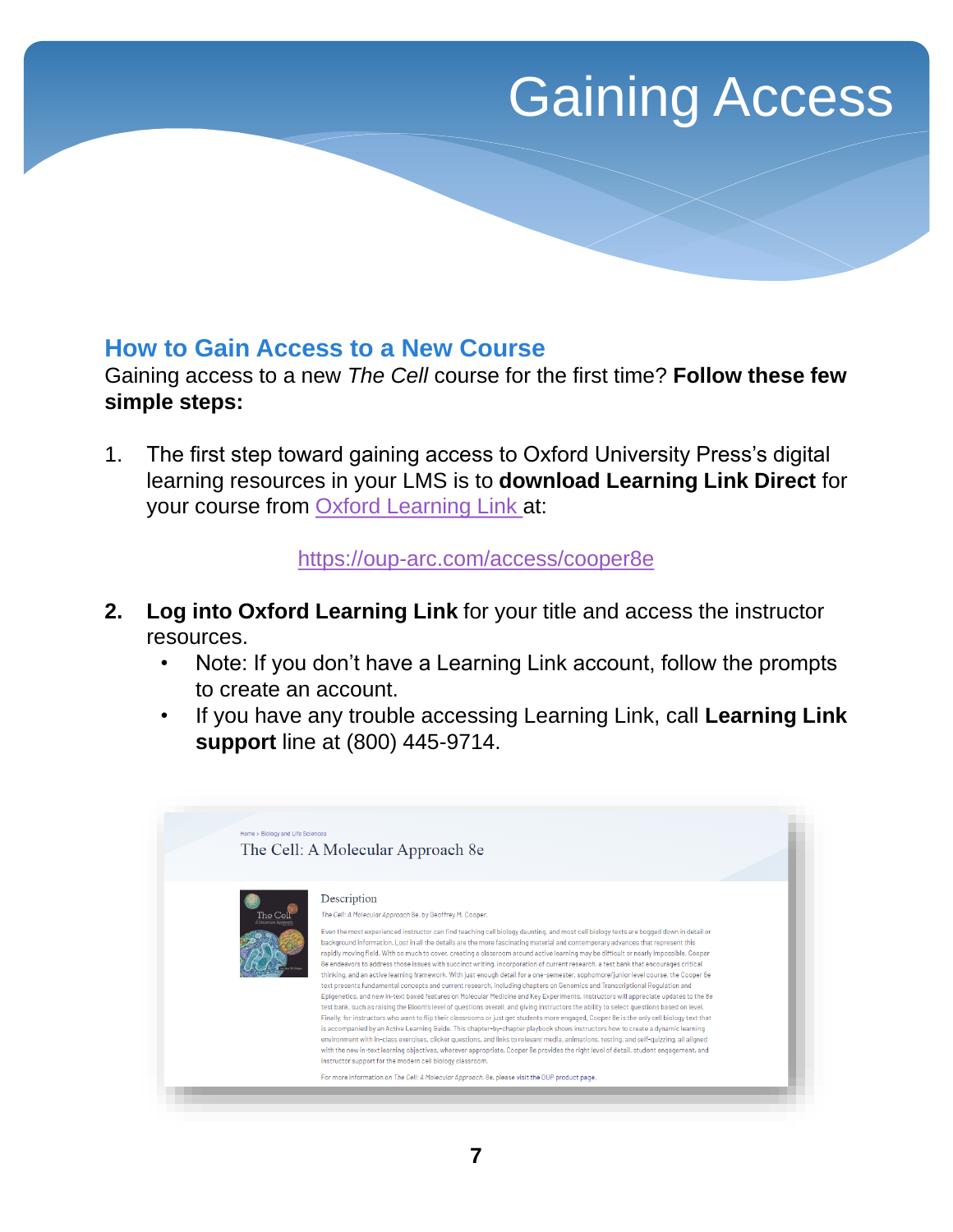### Gaining Access

**3. Select the LMS/VLE Course package** for your school's LMS.

| LMS/VLE Course Packages $\sim$                       |  |
|------------------------------------------------------|--|
| LMS/VLE Course Package - Blackboard                  |  |
| LMS/VLE Course Package - Canvas                      |  |
| LMS/VLE Course Package -<br>Desire2Learn/Brightspace |  |
| LMS/VLE Course Package - Sakai                       |  |
| LMS/VLE Course Package Moodle                        |  |

**\*NOTE: The Sakai package currently delivers the TEST BANK ONLY.** At this time we do not offer a full, interoperable course cartridge that would allow students to access the full suite of digital resources through Sakai.

- **4. Download the package labeled as "Interoperable LMS/VLE Course Package".** 
	- The cartridge will download as a zip file, which includes the actual cartridge file and instructions for installation.

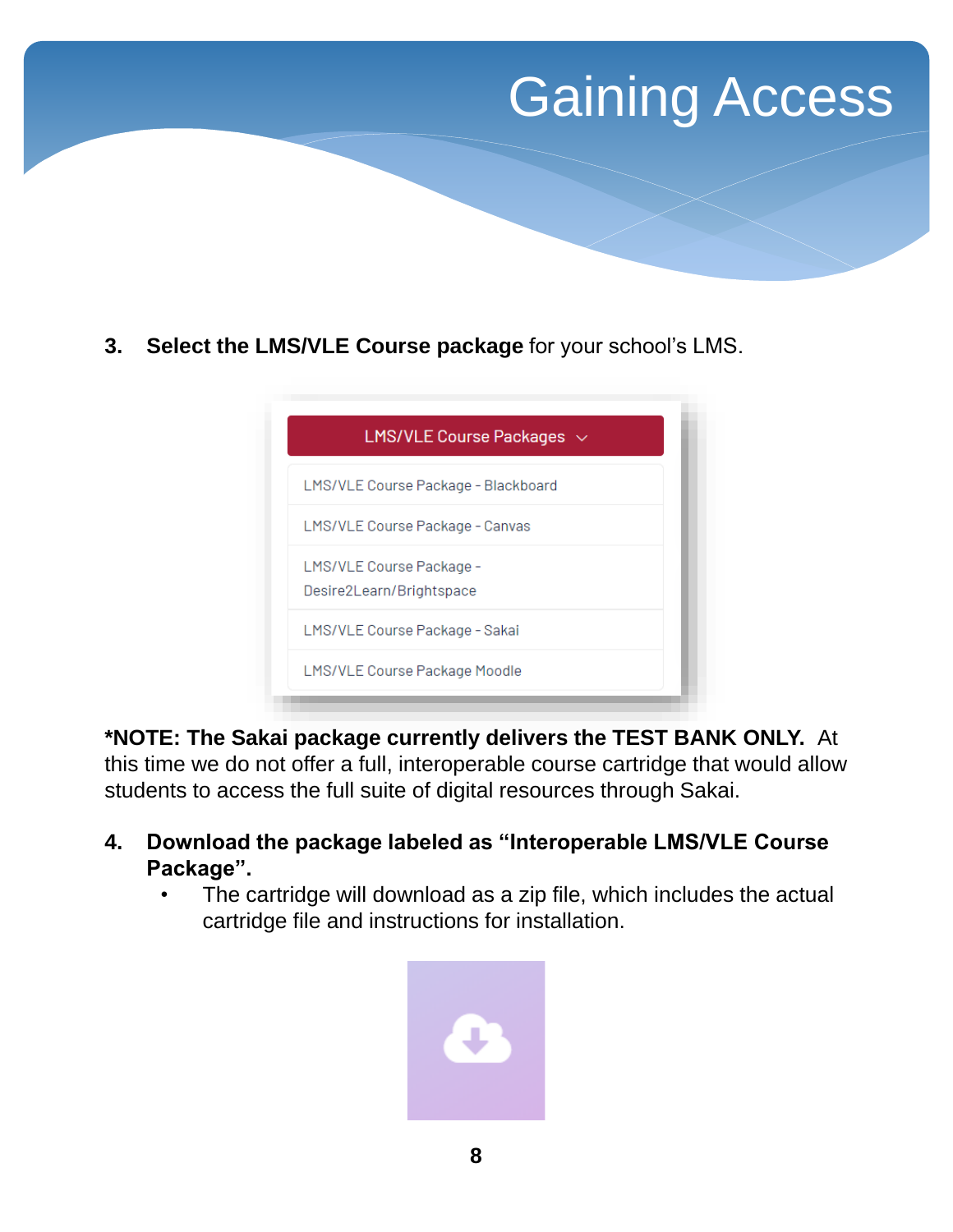### **Gaining Access**

- **5. Hand this file over to your local LMS administrator for installation.** 
	- Your LMS administrator will need to **contact our support team for a key/secret** that will allow Oxford resources to be unlocked within your LMS.
- 6. Once Learning Link Direct is installed and the key/secret has been entered, **the Oxford University Press content can be imported into a course within your LMS** and you can then organize, delete, hide, or otherwise adjust the content settings.

**\*TIP: Provide your Oxford University Press representative with the name and contact information for your LMS administrator.** This will allow your representative and our Support team to facilitate the installation process and ensure that everything goes as smoothly as possible.

#### **Need more help? Contact Oxford University Press Support at:**

**Email:** [LearningLinkDirect.Support@oup.com](mailto:LearningLinkDirect.Support@oup.com) **Phone:** 855-281-8749 **Website:** <https://oup.softwareassist.com/>

### **Digital Support Hours:**

- Monday–Friday: 9:00am–11:00pm (EST)
- Saturday: 11:30am–8:00pm (EST)
- Sunday: 11:30am–11:00pm (EST)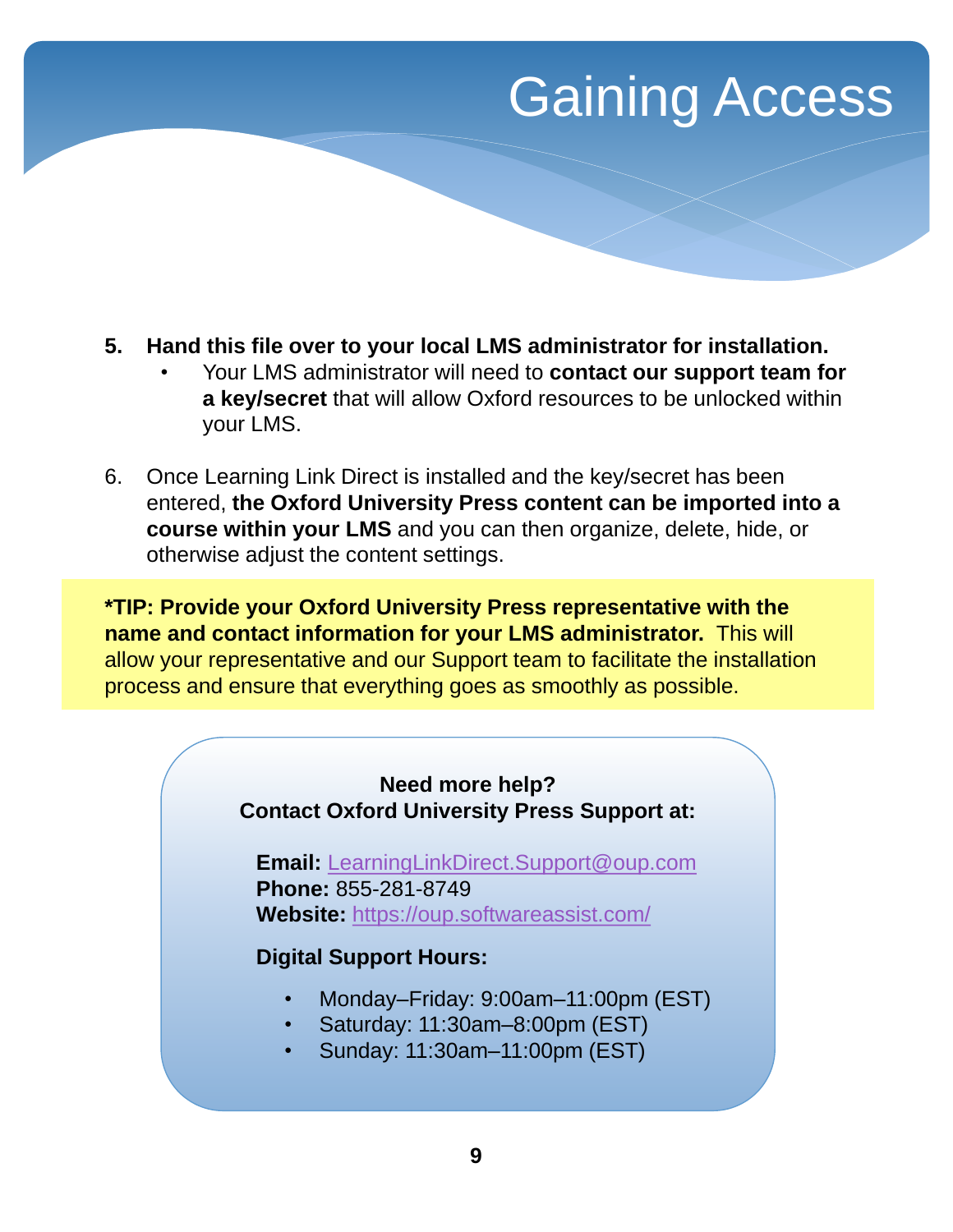# Getting Acquainted with Your Resources

### <span id="page-9-0"></span>**What You Will Find in you're** *The Cell* **Course**

Now that you've worked with your Administrator and unlocked Oxford University Press's digital content within your LMS, you can begin exploring your new course!

#### **Instructor access to Oxford's digital learning resources for** *The Cell* **includes:**

- **Instructor's Manual** that contains chapter outlines, reviews, key terms and the active learning guide
- **Chapter outlines, reviews, and key terms**
- **Active Learning Guide,** including:
	- In-class exercises
	- Clicker questions
	- Links to relevant media and animations
	- Testing and self-quizzing, all aligned with the new in-text Learning Objectives wherever appropriate.
- **Data Analysis Problems:** challenges students to interpret experimental data
- Resources by Chapter  $\sim$ Resources  $\sim$ **All Resources** Data Analysis Problems Figures in JPEG format Instructor Manual and Active Learning Guide **PowerPoint Presentations** Assessment  $\sim$ **Computerized Test Bank Test Bank** LMS/VLE Course Packages ~ **Browse All**
- **In-book Reviews:** end of section questions to reinforce understanding of chapter material
- **PowerPoint® Resources** (Figures and Tables): All of the textbook's figures are provided as JPEG and PowerPoint files for easy inclusion in presentations and other course documents.
- **Test Bank** in Microsoft Word format: containing a collection of over 1,300 multiple-choice, fill-in-the-blank, true/false, and short-answer questions covering the full range of content in every chapter, including all chapter quiz questions
- **Computerized Test Bank:** The entire test bank is provided in Blackboard's Diploma software. Diploma makes it easy to assemble quizzes and exams from any combination of publisher-provided and instructor-created questions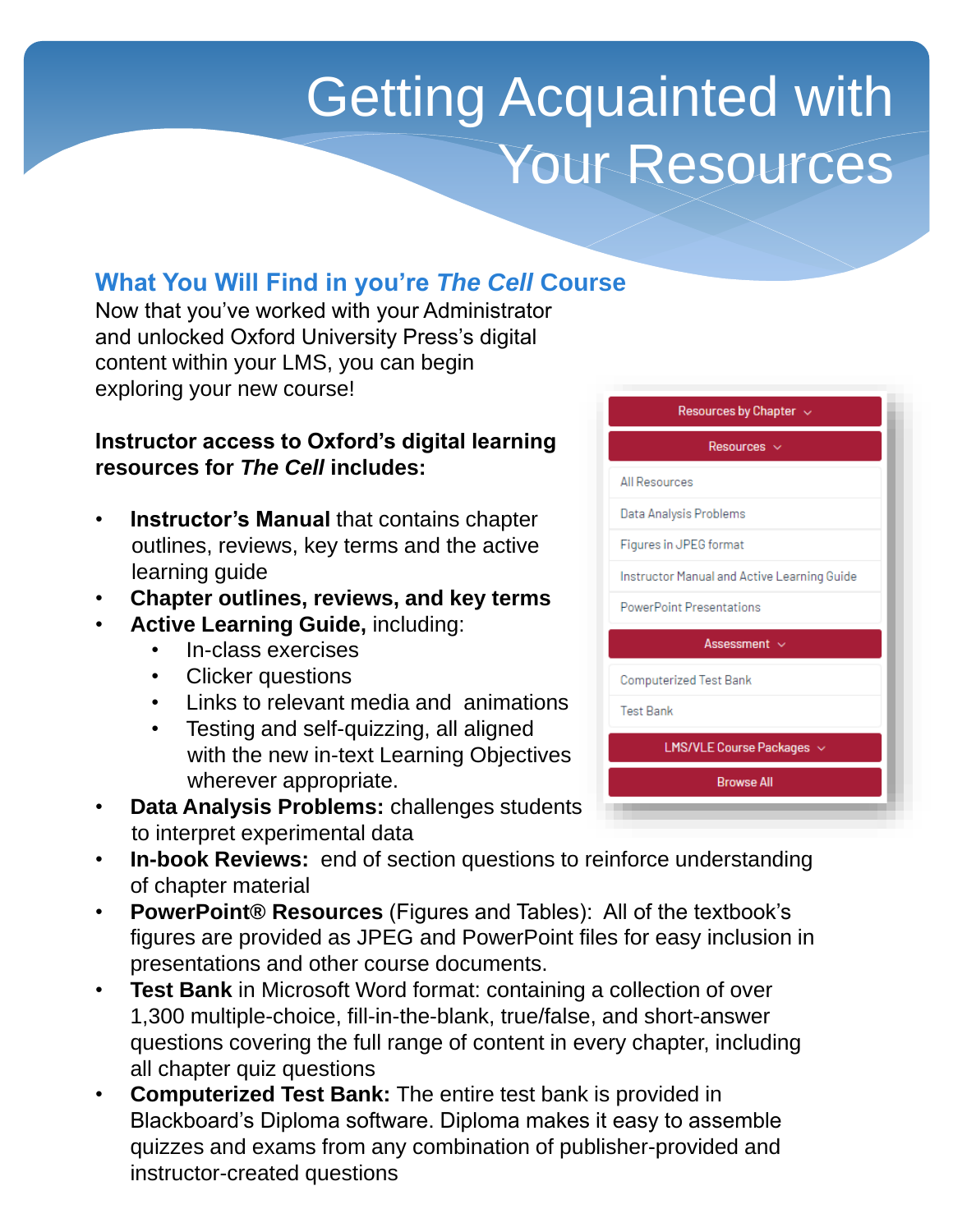# **Getting Acquainted with** Your Resources

### **What Your Students Will Find in You're** *The Cell* **Course**

### **Student access to Oxford's digital learning resources for** *The Cell* **includes:**

- **An enhanced eBook** that integrates Geoffrey Cooper's engaging narrative with a rich assortment of audio and video resources
- **Data analysis problems** that hone students' quantitative skills
- **A collection of engaging videos and animations**, providing rich content that allow students to experience both the visual and audio explanation of key concepts
- **Auto-graded quizzes for each chapter** that test students' mastery of concepts
- **Micrographs:** Interactive micrographs illustrating cellular structure

| Resources by Chapter $\sim$   |
|-------------------------------|
| Resources $\sim$              |
| Animations                    |
| Chapter Overviews             |
| Data Analysis Problems        |
| <b>End-of-Section Reviews</b> |
| Flashcards                    |
| Micrographs                   |
| Videos                        |
| Web Links                     |
| <b>Browse All</b>             |
|                               |

- **Flashcards:** A great way for students to learn and review the key terminology introduced in each chapter
- **Chapter outlines and reviews:** An overview of each chapter's content, with questions
- **References:** A comprehensive list of additional reference material for every chapter
- **Web Links:** A set of links to websites and online resources relevant to each chapter
- **Glossary:** A complete online version of the book's glossary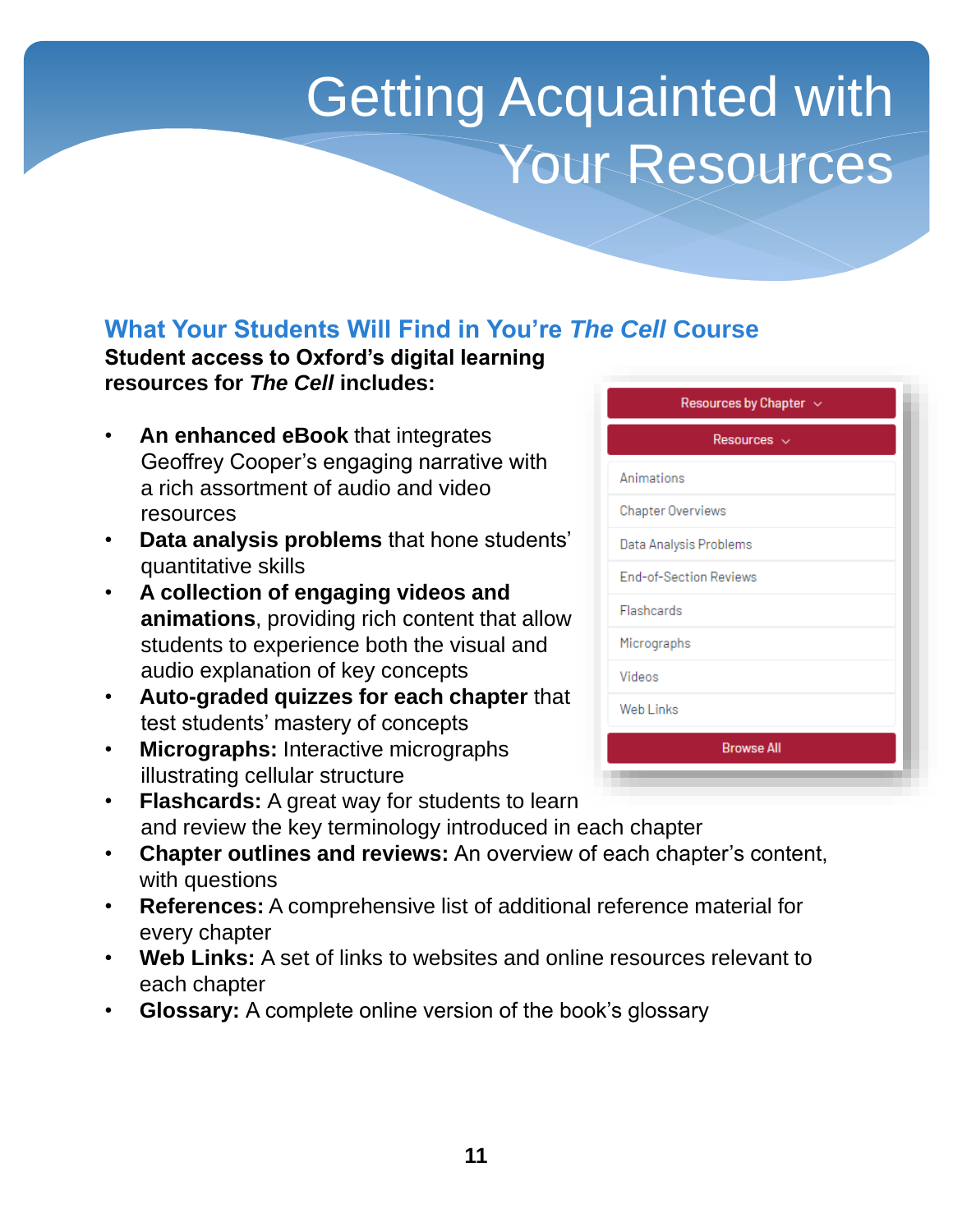# <span id="page-11-0"></span>Getting Acquainted with Your Resources

### **Featured Resources**

#### **A Collection of Engaging Videos and Animations**

The video and animation collection for *The Cell* allows students to experience both the visual and audio explanation of key concepts throughout. Referenced throughout the book, these videos and animations help students visualize complex cellular and molecular structures and processes.

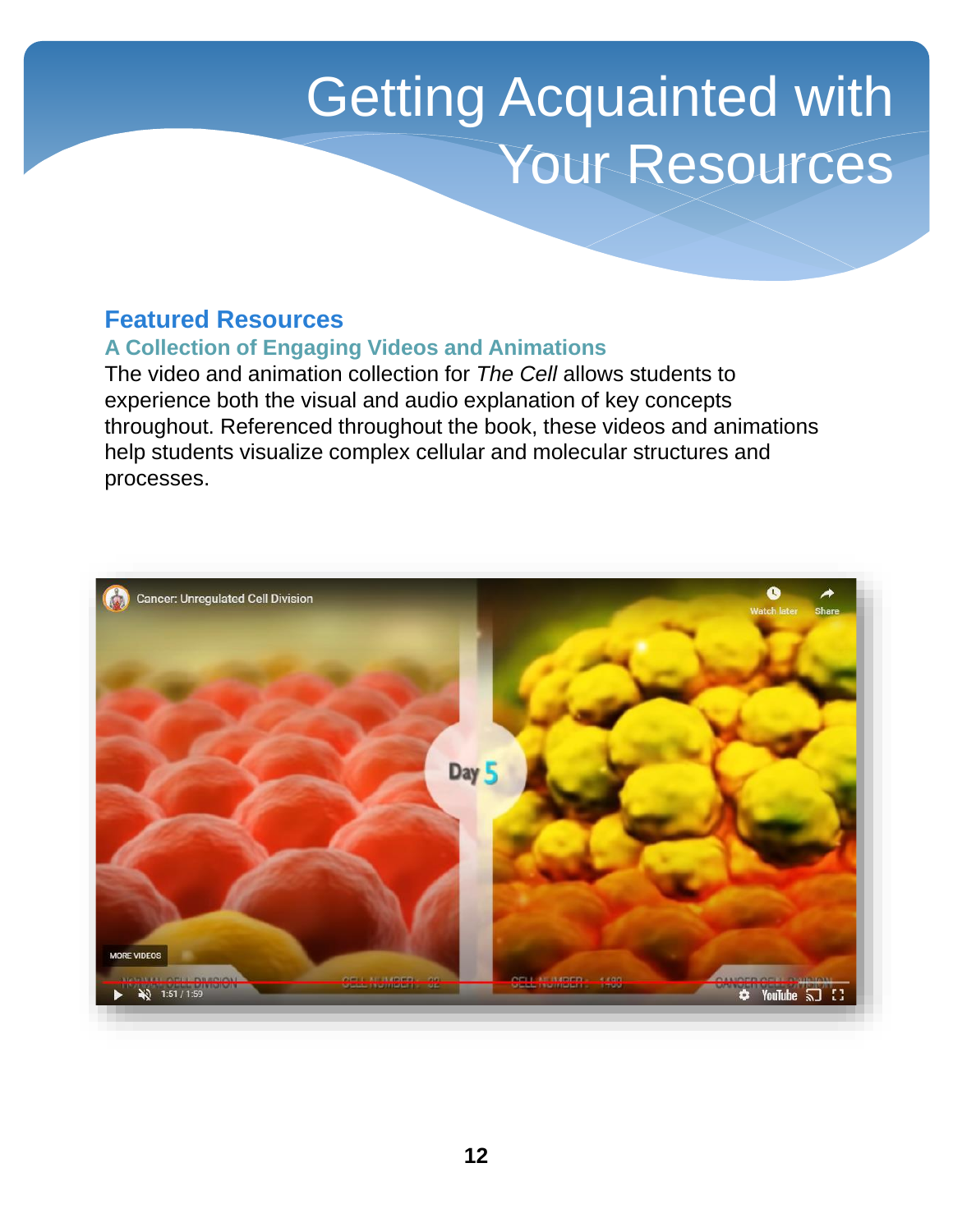# Getting Acquainted with Your Resources

#### **Data Analysis Problems**

Bring course content from *The Cell* into a digital lab setting with Data Analysis Problems that range in topics from topics like Equilibrium Density Gradient Centrifugation of DNA Samples to the Effect of Gleevec.

Return to The Cell 8e Student Resources

Data Analysis Problem 16.5 Analysis of Cell-Adhesion Structures in **Cultured Cells** 

This Data Analysis Problem does not appear in the textbook.

Source: Zaidel-Bar, R., M. Cohen, L. Addadi, B. Geiger. 2004. Hierarchical assembly of cell-matrix adhesion complexes. Biochem. Soc. Transactions 32: 416-420.

#### Corresponding chapter(s) in the textbook: Chapter 16 (and 17)

Review the following terms before working on the problem: extracellular matrix, cell-matrix connections, endothelium, fibroblasts, fluorescent dye, actin filaments, immunofluorescence microscopy, tyrosine phosphorylation, vinculin

#### Experiment

Cell-matrix adhesion structures were studied in this experiment. Pig endothelial cells (a) and rat embryonic fibroblasts (b) were cultured on glass coverslips. The cells were fixed and stained with phalloidin labeled with a green fluorescent dye. (Note: Phalloidin is a peptide that binds specifically to actin filaments.)<br>Immunofluorescent staining using an anti-phosphotyrosine antibody (a; a fluorescence microscope (scale bar, 5 µm; insets enlarged three-fold).

#### Figure

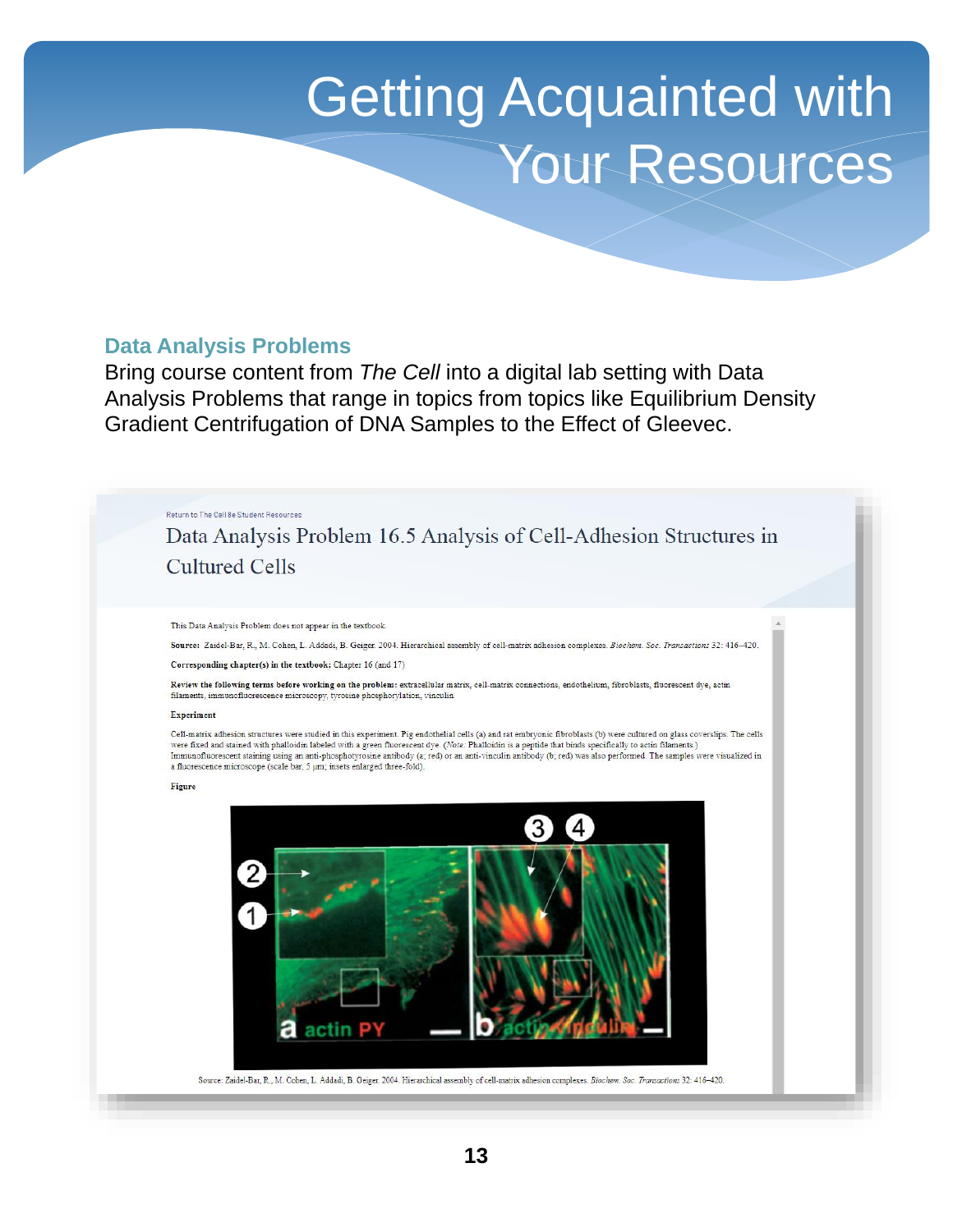### <span id="page-13-0"></span>**How Students Will Register for Your Course**

**Have your students follow these 3 simple steps to register and begin using Oxford University Press's digital learning resources for**  *Discovering Music***!**

#### **Step 1: Navigate**

• First, log in to your institution's learning management system (LMS) and access your course.

#### **Step 2: Activate Access**

The Oxford University Press resources will look a lot like the other resources in your course; however, the first time you encounter one that's protected you'll be asked to Activate your Access.

|                           | ≡<br>TODD2E_CARTDEMO > Modules |                                                |
|---------------------------|--------------------------------|------------------------------------------------|
| $\Omega$<br>Account       | Home<br><b>Assignments</b>     |                                                |
| $\mathbb{C}$<br>Dashboard | <b>Discussions</b>             | Fest Bank and Assessments                      |
| 凰<br>Courses              | Grades<br>People               | Part 1 Test<br>$\mathbb{Z}^2$<br>37 pts        |
| ■                         | Files                          | <b>Chapter 1 Quiz</b><br>$\mathbb{Z}$<br>7 pts |
| Calendar<br>画             | Syllabus<br>Quizzes            |                                                |
| Inbox<br>$\odot$          | <b>Modules</b><br>Conferences  | ▼ Enhanced eBook                               |
| Help                      | <b>Collaborations</b>          | <b>Discovering Music eBook</b><br>P            |
|                           |                                |                                                |
|                           |                                | • All Parts                                    |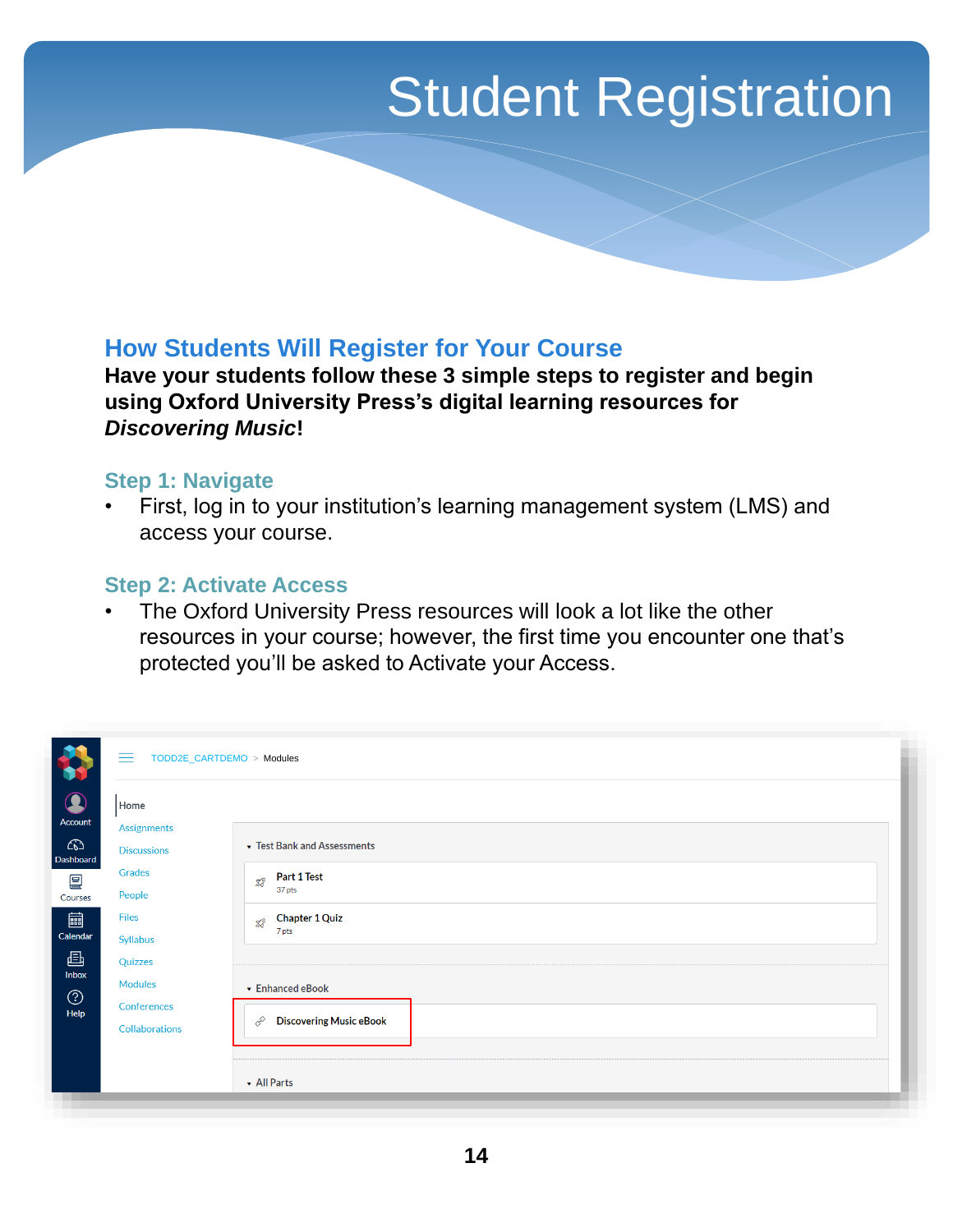|                                                                                                                                                            | <b>Activate Your Access</b>              |   |                                            |
|------------------------------------------------------------------------------------------------------------------------------------------------------------|------------------------------------------|---|--------------------------------------------|
| This resource requires registration with an access code or online purchase. All of the ways that you get access are listed below.                          |                                          |   |                                            |
| If you already purchased access under a different email address you can use this link to transfer your access to adrianmaszko@gmail.com.                   |                                          |   |                                            |
|                                                                                                                                                            |                                          |   |                                            |
|                                                                                                                                                            |                                          |   |                                            |
| Begin an 14-day trial                                                                                                                                      | Redeem an access code                    |   | Purchase access with a Credit Card         |
| Not sure if you're ready to purchase                                                                                                                       | Did you receive an access code with your |   | Are you ready to get access but don't have |
| access? Click here to start a no-obligation                                                                                                                | book or purchase one at your bookstore?  | D | an access code? Checkout with PayPal       |
| free trial                                                                                                                                                 | Click here.                              |   | here.                                      |
|                                                                                                                                                            |                                          |   | Purchase access                            |
| If you have any questions or concerns, please visit our customer support FAQ site, or contact OUP tech support by email at dashboard.support@oup.com or by |                                          |   |                                            |
| phone at 855.281.8749 (US and Canada only) and they will get you squared away.                                                                             |                                          |   |                                            |
|                                                                                                                                                            |                                          |   |                                            |

- When prompted to activate your access, you will have three options:
	- 1. Redeem an access code, which you may have purchased with a print text or separately
		- If you select "Redeem an access code", you'll be prompted to enter the code you received with the purchase of your book or through your bookstore and then hit "Redeem". You'll then have access for the duration of time denoted with the code.

| Ч,                                                                                                                                                                                                                                                                                                                                                                                               |  |
|--------------------------------------------------------------------------------------------------------------------------------------------------------------------------------------------------------------------------------------------------------------------------------------------------------------------------------------------------------------------------------------------------|--|
| Did you receive an access code with your book or purchase one at your bookstore?                                                                                                                                                                                                                                                                                                                 |  |
| Your access code is 16 characters, not including hyphens, and is not case sensitive. Access codes may typically only be redeemed only once. If you purchased a<br>used book or rented a book, the previous owner may have already redeemed the code. If so, you can still purchase access here using your credit card or ask your<br>local bookstore if they stock standalone access code cards. |  |
| $\alpha$<br>XXXXXXXXX-XXXXXXXXXXX                                                                                                                                                                                                                                                                                                                                                                |  |
| Redeem                                                                                                                                                                                                                                                                                                                                                                                           |  |
| Click here to return to all of the ways that you get access to this and other protected resources.                                                                                                                                                                                                                                                                                               |  |
| If you have any questions or concerns, please visit our customer support FAO site, or contact OUP tech support by email at dashboard.support@oup.com or by<br>phone at 855.281.8749 (US and Canada only) and they will get you squared away.                                                                                                                                                     |  |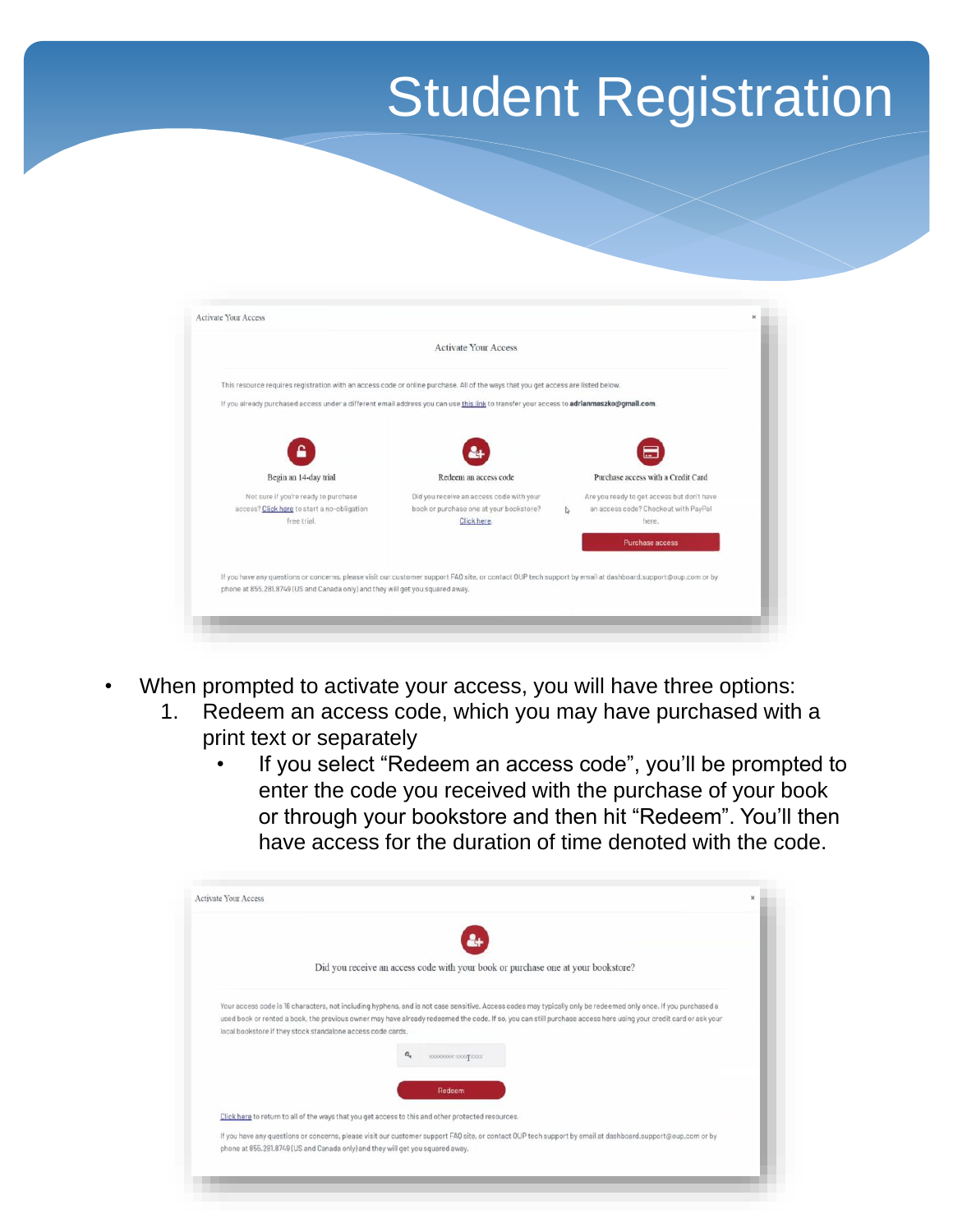- 2. Purchase access with a credit/debit card or PayPal account
	- If you select "Purchase access with a Credit Card", you'll be prompted to checkout with PayPal. You will notice that much of the information has been populated for you already.
		- When you've finished entering your information, click "Continue".
		- You'll then see a purchase summary screen. Continue on to purchase access through PayPal.

|                  |  | Are you ready to get access but don't have an access code? Checkout with PayPal here.     | Ŀ.                                       |                                                                                                                                                                |  |  |  |
|------------------|--|-------------------------------------------------------------------------------------------|------------------------------------------|----------------------------------------------------------------------------------------------------------------------------------------------------------------|--|--|--|
|                  |  |                                                                                           |                                          |                                                                                                                                                                |  |  |  |
|                  |  |                                                                                           |                                          | Complete the form below to complete your purchase on PayPal.com. No account is required for this process, you may choose to use one or checkout as a quest. If |  |  |  |
|                  |  | you meant to redeem an access code to access these protected resources please click here. |                                          |                                                                                                                                                                |  |  |  |
| <b>SCIEDARIO</b> |  |                                                                                           |                                          |                                                                                                                                                                |  |  |  |
|                  |  |                                                                                           | By the People Brief 4e Student Resources |                                                                                                                                                                |  |  |  |
| Country:         |  |                                                                                           | State/Province/Region                    |                                                                                                                                                                |  |  |  |
| Select country   |  | ٠                                                                                         | Please select a country first            |                                                                                                                                                                |  |  |  |
| City             |  | Address                                                                                   |                                          | Zip/Postal Code                                                                                                                                                |  |  |  |
|                  |  |                                                                                           |                                          |                                                                                                                                                                |  |  |  |

### **\*NOTE: Make sure to register with the same school email address associated with your LMS account and NOT with a personal email address!**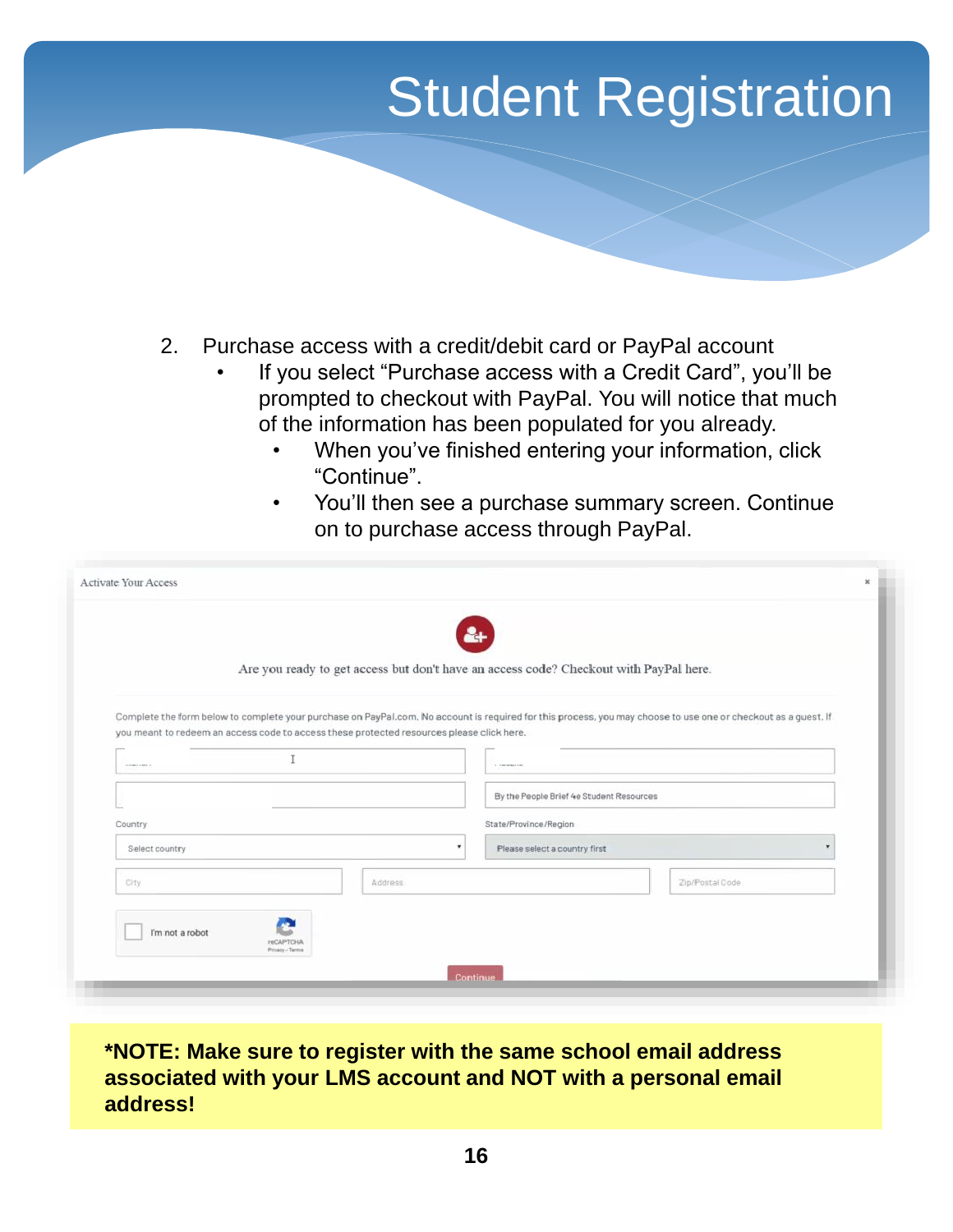- 2. Activate a free trial
	- If you select "Begin a trial", you'll be prompted to redeem an access code or purchase access if you attempt to access locked content after the completion of the trial period.
		- OUP will automatically count down the days of your free trial
		- You will be prompted to redeem or purchase at the end of the trial
		- All of your work during the trial period will be saved!

### **Step 3: Use**

• Return to your course in your institution's LMS; then**, try opening the same resource that had been locked before**. Notice that it's no longer locked!

### **Need more help? Contact the Digital Support Team at:**

**Email:** [LearningLinkDirect.Support@oup.com](mailto:LearningLinkDirect.Support@oup.com) **Phone:** 855-281-8749 **Website:** <https://oup.softwareassist.com/>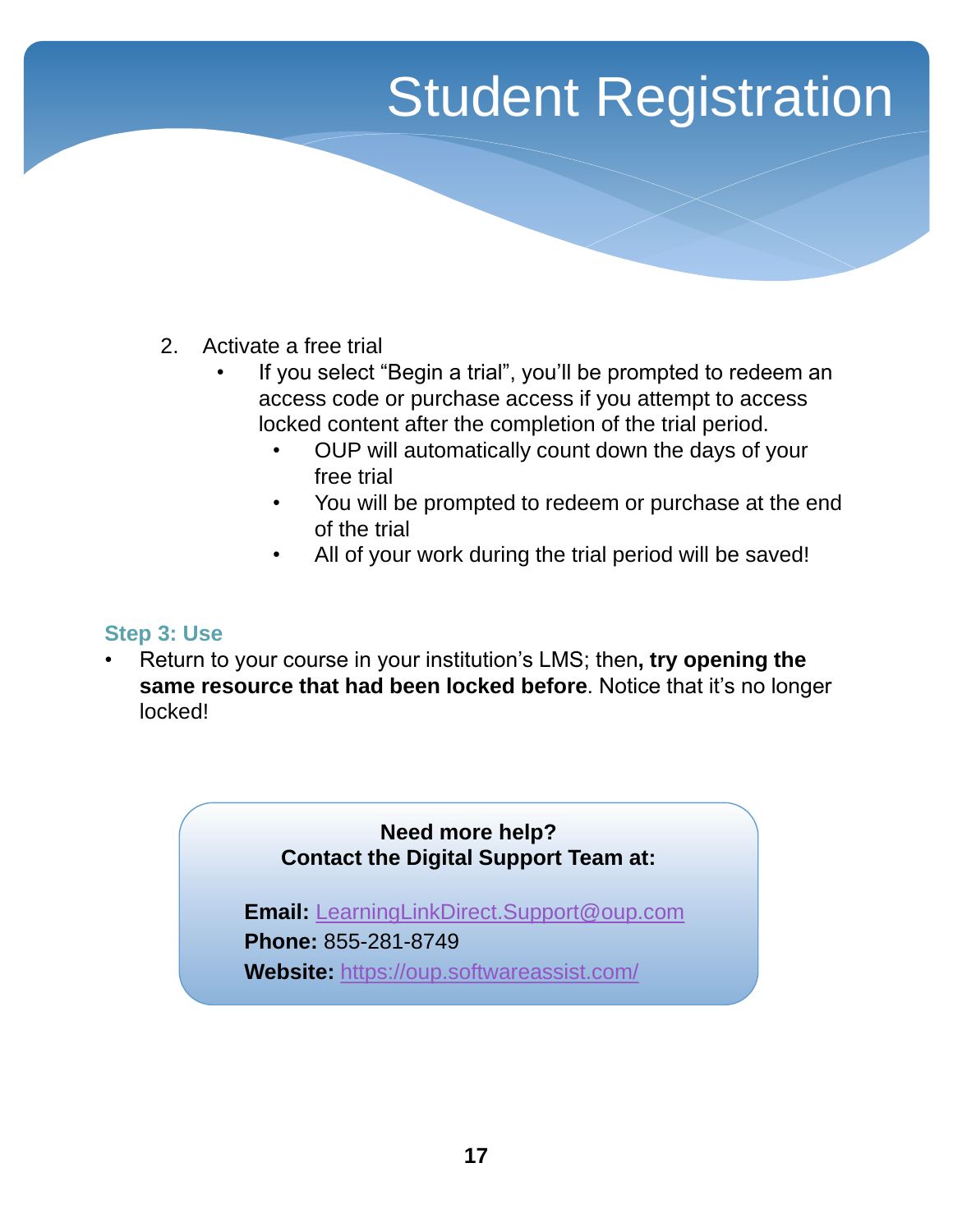# **Implementation Checklist**

### <span id="page-17-0"></span>**Instructor Implementation Checklist**

The following time-table is based on best practices for implementation; however, if you need to implement these sources in a narrower timeframe, our Digital Support Team is there to get you set up in no time at all!

### **Accessing Your Resources (approx. 6 weeks prior to start of term)**

- ❑ Create a username and password for Oxford Learning Link here: <https://oup-arc.com/signin>
- ❑ Download Learning Link Direct for your Oxford text from the Learning Link at <https://oup-arc.com/access/cooper8e> under Instructor Resources
	- ❑ Hand this file over to your local LMS administrator for installation
	- ❑ Confirm that your LMS administrator contacted Oxford's support team for the key/secret that allows our resources to be unlocked within your LMS
- ❑ Review the Instructor Quick Start Guide for *The Cell*
- ❑ Bookmark the Oxford University Press Support Customer Portal at: <https://oup.softwareassist.com/>

### **Course Set-up (approx. 4 weeks prior to start of term)**

- ❑ Determine which resources will be required for your course (activities, quizzes, etc.)
- ❑ Set due dates for assignments and assessments in your syllabus
- ❑ Review/modify your course settings
- $\Box$  A few days before the start of term, encourage enrolled students to register for access to Oxford University Press's premium digital learning resources for *The Cell* and distribute student support documentation
	- ❑ Need student registration and other resources for the first day of class? Check out your title's resource hub here: <https://oup-arc.com/access/cooper8e>
	- ❑ Print and upload any course documents students will need for the first day of class